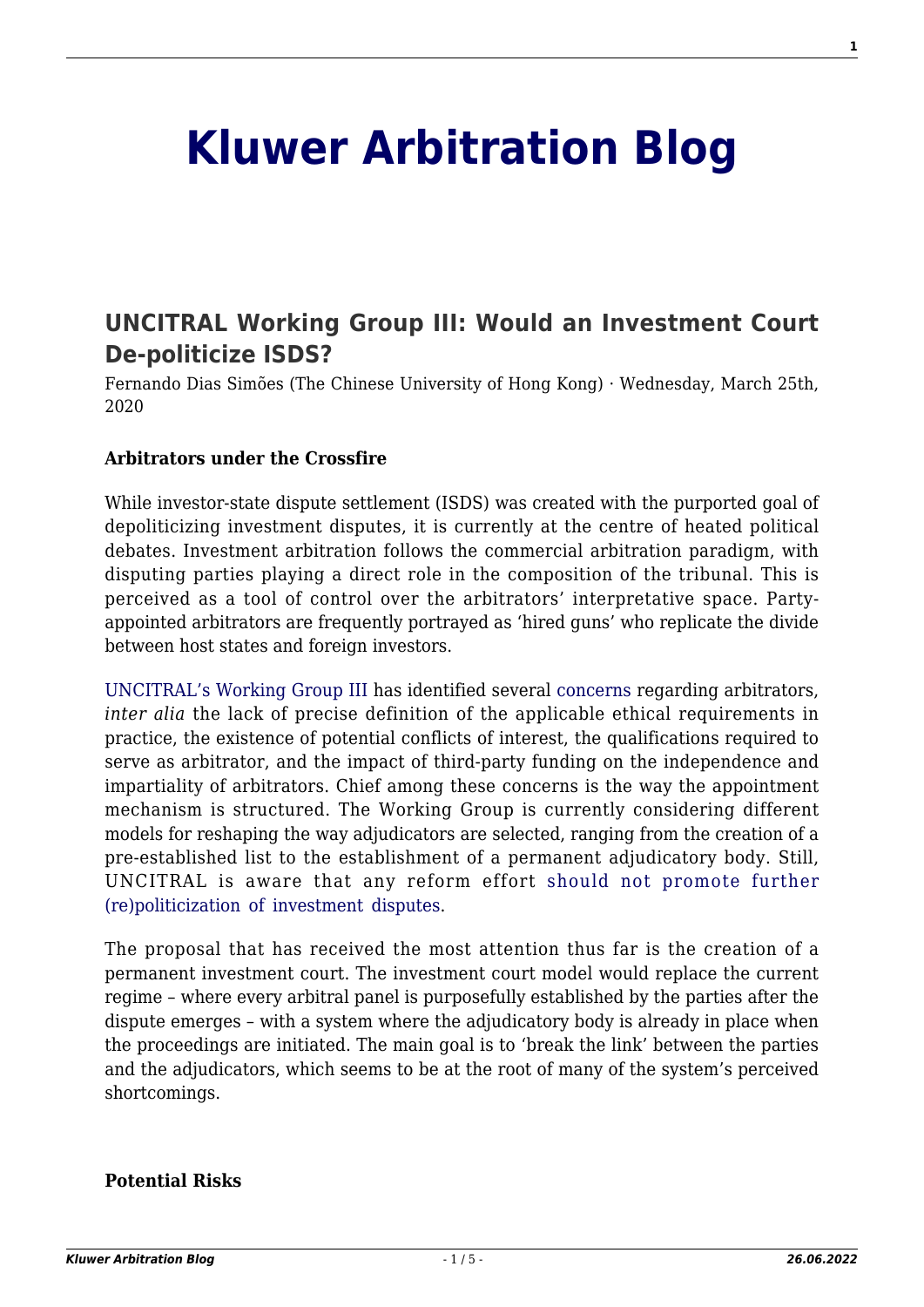One of the major problems with this model is that it turns states into the exclusive gatekeepers of the composition of the adjudicatory body. The new system implies a paradigm shift regarding the selection of adjudicators, [moving from a disputing party](https://www.ejiltalk.org/would-a-multilateral-investment-court-be-biased-shifting-to-a-treaty-party-framework-of-analysis) [framework to a treaty or contracting party context](https://www.ejiltalk.org/would-a-multilateral-investment-court-be-biased-shifting-to-a-treaty-party-framework-of-analysis). While in the investment court model 'disputing parties would have no or little influence on the selection and appointment of adjudicators', UNCITRAL's Working Group III nevertheless admits that ['the respondent State might retain a diluted control over the appointment of the](https://uncitral.un.org/sites/uncitral.un.org/files/wp169.pdf) [judges'.](https://uncitral.un.org/sites/uncitral.un.org/files/wp169.pdf)

The new framework would shrink the influence of disputing parties while increasing that of states party to the system. The problem remains nevertheless: appointees may be perceived to represent the specific political views of appointing states. This paves the way for accusations of partiality and favouritism in the composition of the tribunal, potentially (re)politicizing investment disputes. The reality is that it is extremely difficult to dispel the appearance of politicization of the process when states are the only source of appointment.

# **Tools to Mitigate Political Influence**

Several tools may be employed to reduce the discretion of states and provide some checks and balances on the qualifications and expertise of appointed adjudicators. Greater transparency and inclusiveness would also help to mitigate possible attempts to instil politics into the appointment process.

[Any reform should ensure that the selection and appointment mechanism is more](https://undocs.org/en/A/CN.9/WG.III/WP.169) [transparent and open](https://undocs.org/en/A/CN.9/WG.III/WP.169). This would help to moderate the choice of individuals for reasons other than merit and therefore increase the legitimacy of the system. Several tools can be used to increase the visibility of the process such as the advertisement of openings, consultation with stakeholders, publication of candidates' resumes, public hearings, and debates in national parliaments. The process should welcome direct applications by potential candidates, thus extending the selection phase beyond the circle of names already in the mind of government officials.

Another tool that can be built into the selection process – and which also promotes transparency – is the existence of a [screening phase.](http://undocs.org/en/A/CN.9/WG.III/WP.169) Advisory panels or appointment committees have been employed in different international courts and tribunals to guarantee that candidates fulfil the necessary requirements to perform the job. The existence of a screening mechanism would prompt government officials to put forward better candidates, rendering the selection process more objective while increasing the legitimacy of the system. The thorniest issue seems to be the composition of such a screening body. [Kaufmann-Kohler and Potestà](https://www.uncitral.org/pdf/english/workinggroups/wg_3/CIDS_Supplemental_Report.pdf) underline that the selection of members for this panel will probably raise as many eyebrows as the adjudicators they are going to screen. Again, we enter the discussion about who chooses the decision-makers, and how. In abstract, a screening mechanism could render the selection process more objective and merit-based and therefore less politicized. However, the advantages of such a mechanism should not be overstated. The very creation of this type of mechanism indirectly acknowledges that sometimes states do not appoint the most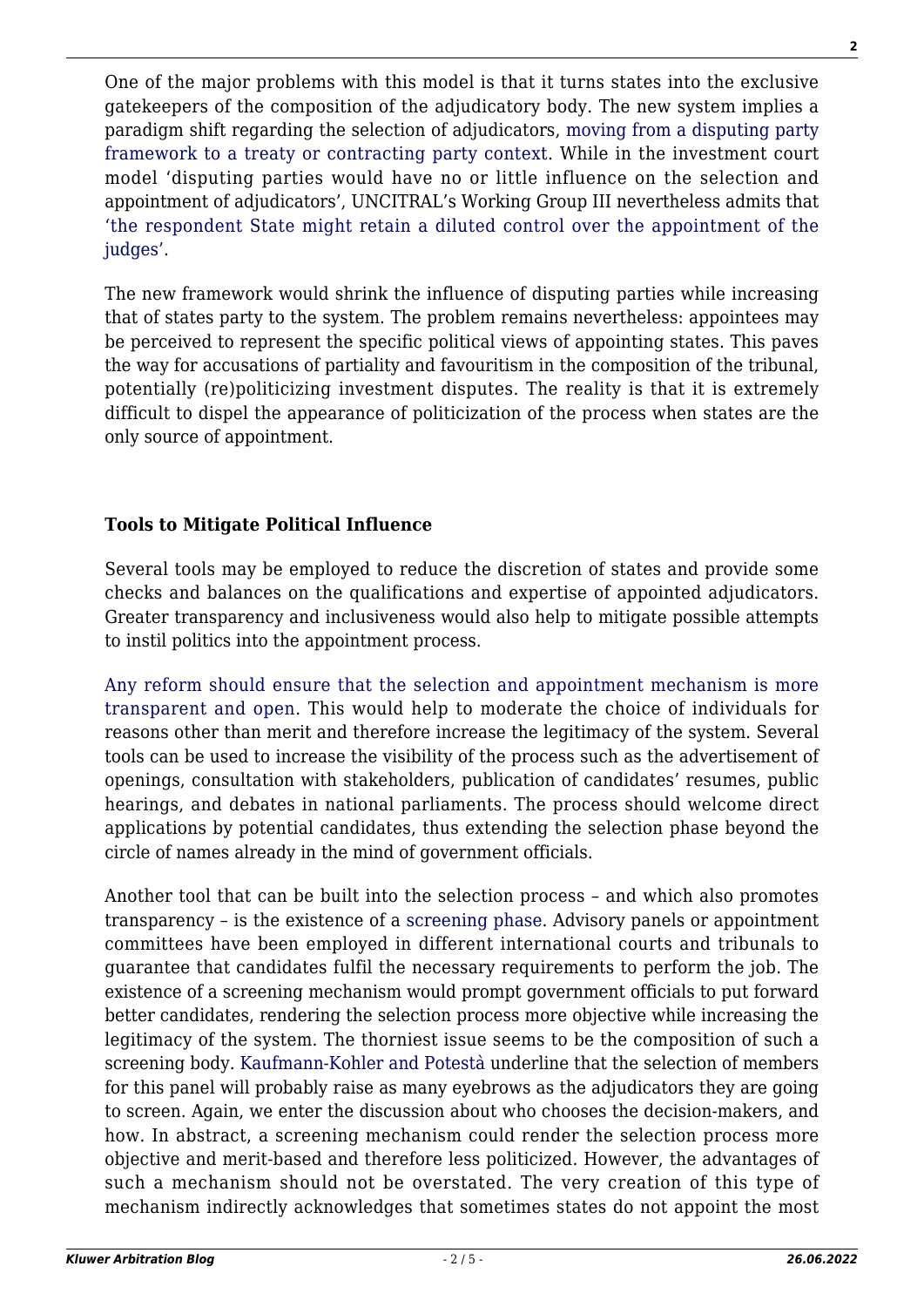qualified candidates. The contribution of such mechanisms to depoliticize nomination and appointment processes in other international courts and tribunals is [debatable](https://www.oxfordscholarship.com/view/10.1093/acprof:oso/9780198727781.001.0001/acprof-9780198727781-chapter-9).

A mechanism that has also been featured in the selection process in different international courts and tribunals is a [consultation phase.](http://undocs.org/en/A/CN.9/WG.III/WP.169) Consultations are a useful tool to enhance acceptance of the system and therefore promote its credibility and legitimacy. The trickiest question is whether the consultation process should also be open to investors. UNCITRAL seems to be open to the possibility of listening to [business and industry-affiliated associations.](http://undocs.org/en/A/CN.9/WG.III/WP.169) Without returning to the now contested party-appointment system, this would give investors an opportunity to voice their concerns regarding the composition of the adjudicatory body and therefore attenuate the transition from a disputing party system of appointment to a regime where that power rests exclusively with treaty parties. Just because investors are no longer allowed to appoint one arbitrator does not mean that their opinion cannot be heard. Consultation with all interested stakeholders – including investors – on the membership of the investment court may help to reinforce the legitimacy and independence of the new system. By affording investors an opportunity to contribute to the process, it might also help mitigate the perception that the court is unilaterally set up by states, thus reducing potential accusations of politicization.

Another mechanism that should be implemented, as it is typical of permanent courts, is the [random assignment of cases](https://undocs.org/en/A/CN.9/WG.III/WP.151). The idea behind this mechanism is that parties will not be able to determine the specific adjudicator who decides a particular dispute. A clear, objective method of case assignment prevents the allocation of cases based on outside influence (including political considerations) and thereby helps to foster individual and institutional independence. This tool helps to weaken the direct connection between appointers and adjudicators in charge of a particular case; however, it does not necessarily dispel the image that the court, as a whole, might be biased as states still have the power to nominate (although in advance of any specific dispute) the adjudicators who will sit on the bench. Just because a panel of arbitrators was not hand-picked for a specific dispute, *ex post*, that does not mean that the whole court will be perceived as unbiased, *ex ante*. In this regard we move from the traditional relationship between disputing parties and the arbitral panel to a connection between appointing states and the whole court. A move towards a permanent adjudicatory body entails a greater emphasis on institutional independence.

## **The Way Forward**

The [traditional process](http://www.kluwerarbitration.com/document/kli-ka-born-2014-ch12?q=appointment%20of%20an%20arbitrator) of selection and appointment of adjudicators in investment disputes has attracted substantial criticism, potentially leading to growing repoliticization of investment disputes. The truth, however, is that investment dispute settlement can never be fully depoliticized: these disputes are intrinsically political and therefore their settlement always takes place in a politically charged environment. Regardless of the forum chosen, there seems to be an inevitable political element associated with any dispute that involves public policy. In this regard investment arbitration is no different from other types of international adjudication.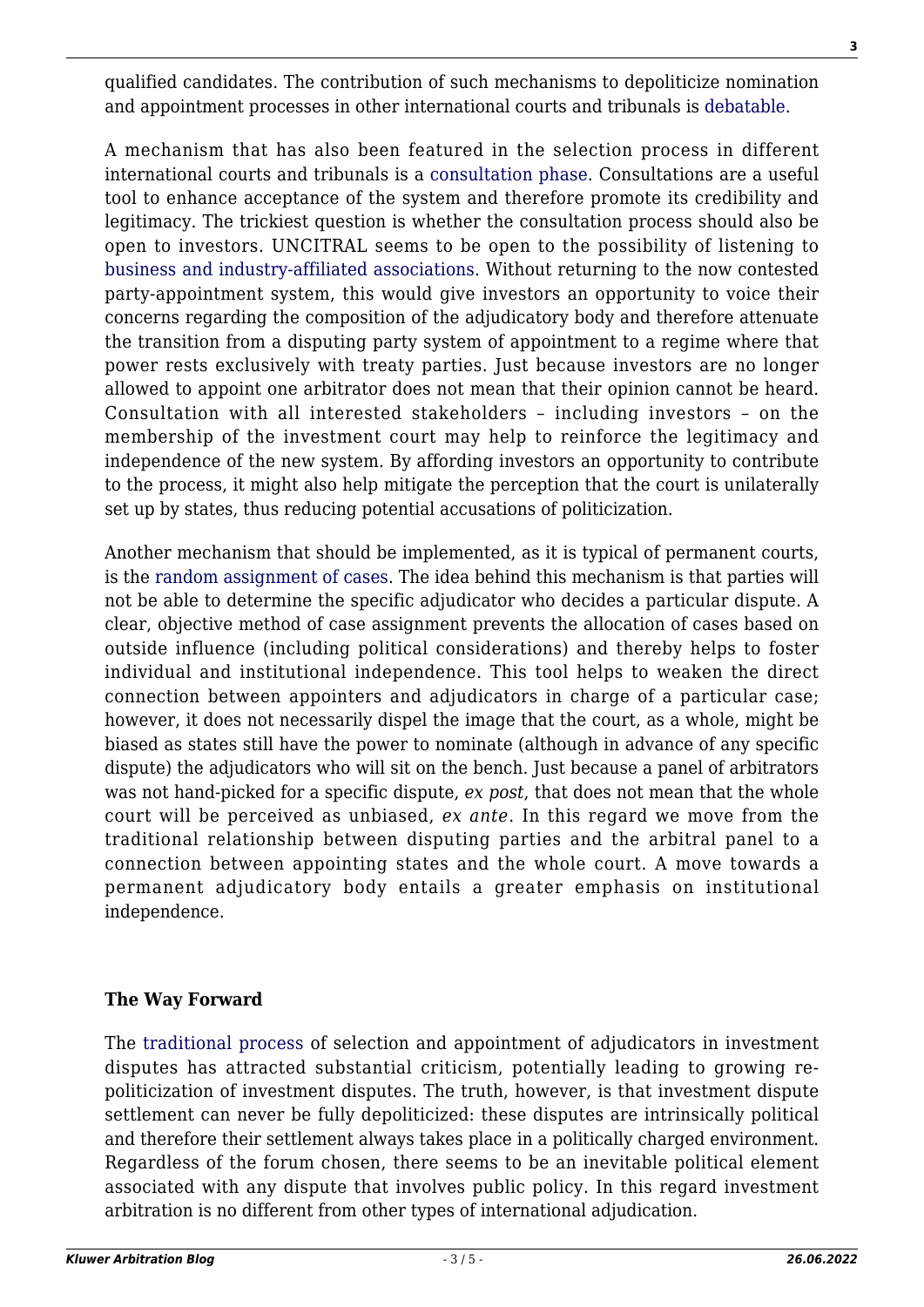While parties' ability to choose their adjudicators has been described as a ['keystone'](https://www.cambridge.org/core/journals/proceedings-of-the-asil-annual-meeting/article/historical-keystone-to-international-arbitration-the-partyappointed-arbitratorfrom-miami-to-geneva/0E66503897AFB6A27FD746095BFE0DD6) [of arbitration,](https://www.cambridge.org/core/journals/proceedings-of-the-asil-annual-meeting/article/historical-keystone-to-international-arbitration-the-partyappointed-arbitratorfrom-miami-to-geneva/0E66503897AFB6A27FD746095BFE0DD6) this feature contributes to a system that is increasingly perceived as politically polarized and unable to offer an exclusively legal, objective adjudicatory process. Still, concerns about the capacity for selection processes to result in the appointment of independent and impartial adjudicators also exist in domestic and even international courts. There is no irrefutable evidence that international judges are more independent and impartial than arbitrators. The selection and appointment of arbitrators raises some problems but the same can be said about other adjudicatory bodies. This is not to say that there are not valuable lessons to learn from the experience of other adjudicatory bodies. Indeed, knowing more about how appointment mechanisms have a bearing on the conduct of international courts and tribunals is a matter of [increased scholarly and practical relevance](https://www.jus.uio.no/pluricourts/english/projects/leginvest/academic-forum/papers/papers/11-bjorklund-et-al-selection-and-appointment-isds-af-11-2019.pdf).

The process of selection and appointment of investment adjudicators should be based on the expertise and experience of candidates and not on their political preferences or loyalties. However, because international courts are set up by states and function in a politically charged milieu, political considerations may influence and even lead to outright politicization of the process. This risk is especially high in a system where states (as one class of disputing party) have exclusive control over the screening and appointment of candidates.

A revamped system should incorporate a combination of the tools discussed above to ensure that candidates are above all chosen because of their professional skills and merit. The experience of other international courts and tribunals demonstrates that such measures do not fully eradicate political preferences from the process but at least mitigate their impact by filtering candidates through a stringent set of checks and balances.

*To see our full series of posts on the UNCITRAL WG III reform process, [click](http://arbitrationblog.kluwerarbitration.com/category/archives/uncitral-wg-iii-series/) [here.](http://arbitrationblog.kluwerarbitration.com/category/archives/uncitral-wg-iii-series/)*

## **Profile Navigator and Relationship Indicator**

Offers 6,200+ data-driven arbitrator, expert witness and counsel profiles and the ability to explore relationships of 13,500+ arbitration practitioners and experts for potential conflicts of interest.

[Learn how](https://www.wolterskluwer.com/en/solutions/kluwerarbitration/practiceplus?utm_source=arbitrationblog&utm_medium=articleCTA&utm_campaign=article-banner) **[Kluwer Arbitration Practice Plus](https://www.wolterskluwer.com/en/solutions/kluwerarbitration/practiceplus?utm_source=arbitrationblog&utm_medium=articleCTA&utm_campaign=article-banner)** [can support you.](https://www.wolterskluwer.com/en/solutions/kluwerarbitration/practiceplus?utm_source=arbitrationblog&utm_medium=articleCTA&utm_campaign=article-banner)

*To make sure you do not miss out on regular updates from the Kluwer Arbitration Blog, please subscribe [here](http://arbitrationblog.kluwerarbitration.com/newsletter/). To submit a proposal for a blog post, please consult our [Editorial Guidelines.](http://arbitrationblog.kluwerarbitration.com/editorial-guidelines/)*